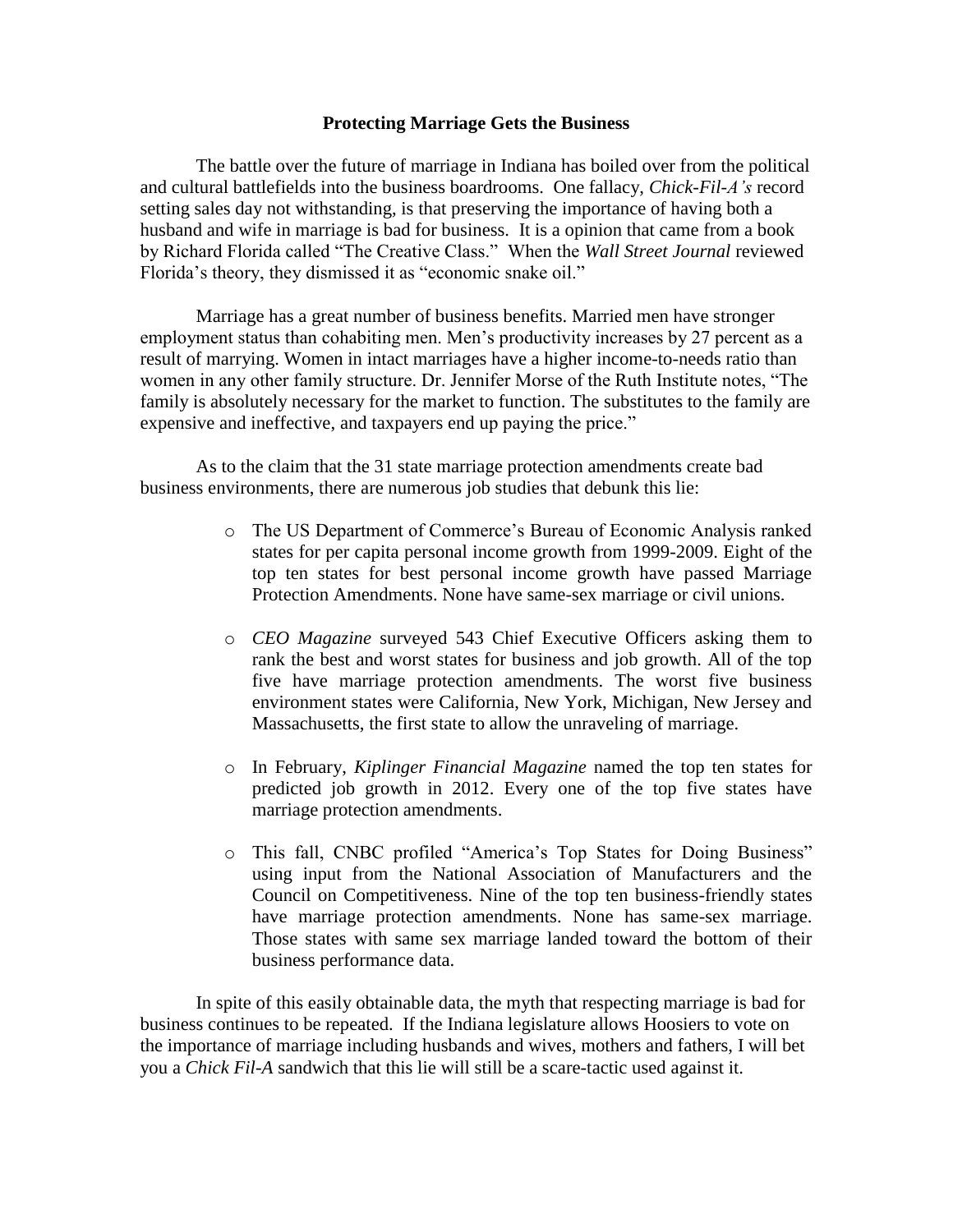## **Micah Clark is the Executive Director of the American Family Association of Indiana**

**Footnotes:** There are ten different examples of state economic ratings found in the National Organization for Marriage Research Briefing Paper: "Is Gay Marriage Good for the Economy?" Two of them are cited in the above editorial. Eight others are not mentioned in this simply due to space, but all ten make the point that by various measures from various entities and sources, states with marriage protection amendments are not being harmed in these rankings. Moreover, the majority of high performing states have amendments. States with same-sex marriage rank low by comparison. [\(http://www.nationformarriage.org/atf/cf/{39d8b5](http://www.nationformarriage.org/atf/cf/%7B39d8b5) c1-f9fe-48c0-abe6- 1029ba77854c}/NOM\_RESEARCH-BRIEF\_ECONOMY.PDF)

Chick Fil-A's record setting sales day: [http://www.foxnews.com/politics/2012/08/02/huckabee](http://www.foxnews.com/politics/2012/08/02/huckabee-chick-fil-appreciation-day-beyond-anything-could-have-imagined/)[chick-fil-appreciation-day-beyond-anything-could-have-imagined/](http://www.foxnews.com/politics/2012/08/02/huckabee-chick-fil-appreciation-day-beyond-anything-could-have-imagined/)

[http://articles.philly.com/2012-08-03/news/33020623\\_1\\_world-record-today-sales-turnout](http://articles.philly.com/2012-08-03/news/33020623_1_world-record-today-sales-turnout)

**Married men have higher incomes**: "The median income of married men living with their spouses is 64 percent greater than that of married men whose spouses are absent, 109 percent greater than never-married men, and 33 percent greater than divorced men." Heritage Foundation, <http://www.familyfacts.org/charts/360/married-men-have-higher-incomes-than-single-men>

"Men in cohabiting households tend to have lower earnings than married men with families. Based on the 1990 census, the average income of males in married-couple families (\$34,533) was twice that of males in co-habiting couple families (\$17,889)." Heritage Foundation <http://www.familyfacts.org/briefs/9/cohabitation-vs-marriage-how-loves-choices-shape-life-outcomes>

**Married women fare better economically than other women in other living structures**: "Married women are less likely to experience poverty. Compared to never-married peers, women who had ever been married were substantially less likely to be poor—regardless of race, family background, non-marital births, or education. Ever-married women have a poverty rate that was roughly one-third lower than the poverty rate of never-married women. Currently married women had an even lower probability of living in poverty—about two-thirds lower than other women." Heritage Foundation <http://www.familyfacts.org/briefs/8/marriage-and-poverty>

**Married Women, Highest Income to Needs Ratio:** "When the babies were six months old, married mothers reported, on average, the highest income-to-needs ratio (4.26), followed by cohabiting mothers (2.3) and then single mothers (1.17). Income-to-needs ratio (total family income divided by poverty threshold) is an indicator of financial resources per person in each household; higher ratios suggest greater financial resources." Heritage Foundation:

<http://www.familyfacts.org/briefs/9/cohabitation-vs-marriage-how-loves-choices-shape-life-outcomes>

"On average, married mothers have much higher per-capita family incomes than peers who are divorced, single, or cohabiting. On average, never-married and divorced mothers had much lower percapita family incomes compared to married mothers regardless of their living arrangements. Cohabiting single mothers did the best among non-married mothers but still had lower per-capita incomes than married mothers." Heritage Foundation, [http://www.familyfacts.org/briefs/31/family](http://www.familyfacts.org/briefs/31/family-structure-and-economic-well-being)[structure-and-economic-well-being](http://www.familyfacts.org/briefs/31/family-structure-and-economic-well-being)

**Dr Jennifer Robak Morse**, Ruth Institute "The family is absolutely necessary for the market to function . . .the substitutes are expensive and taxpayers end up paying the price." **The New York Times reports Marriage Leads to Economic Prosperity,** Ben Johnson, July 20, 2012